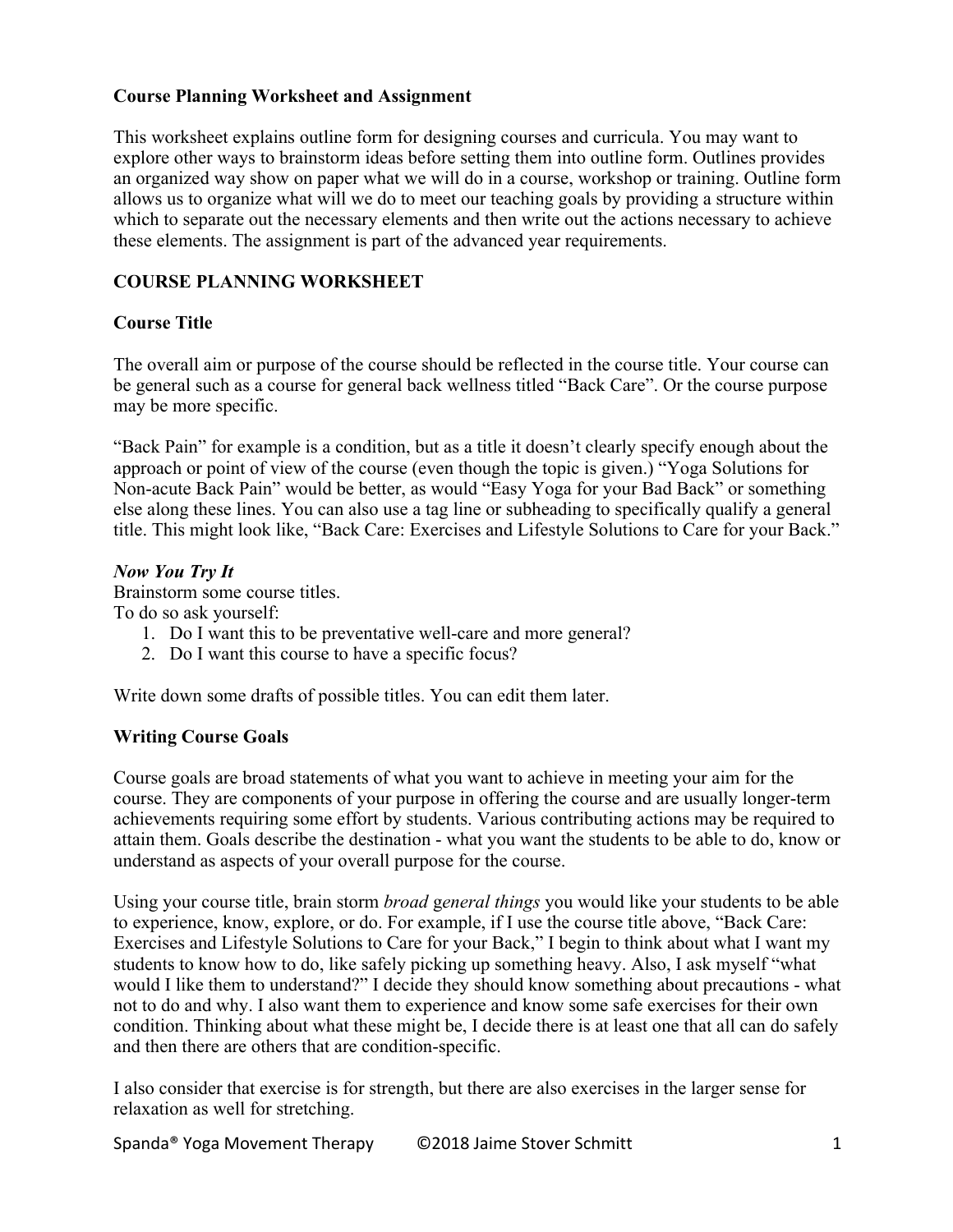Then I go on to think about the lifestyle suggestions and what they may entail. Lifting things and getting down and up from a chair both seem to be something worth discussing and training them to do. (I may then decide to do an Internet search to see what other people think is important as well.) But from just my brainstorming above, I have come up with these general goals for my course:

- Safe helpful strengthening exercise for everyone's back
- Strengthening exercise for your back needs (which I would teach individually)
- Back Care Precautions
- Relaxation Exercise
- Stretching Exercise
- General Lifestyle Tips and Pointers
- Healthy Back Lifting
- Healthy Back Level Change (sitting and standing up)

\*Please note for the sake of brevity in the assignment below, we'll condense the final three bullet points above to one goal with two objectives. General Lifestyle Tips and Pointers will be the goal and Healthy Back Lifting and Healthy Back Level Change (sitting and standing up) will become two objectives under it.

# *Now You Try It*

Brainstorm some general things you want your students to get and/or be able to do from your course.

# **Writing Learning Objectives**

Learning objectives or simply "objectives" are more concrete and more specific than goals. Think of objectives as implementation steps or elements that add up allowing you to achieve each goal. As objectives support the attainment of each goal, there are usually several of them.

Taking a look my first goal, "Safe helpful strengthening exercise for everyone's back", I ask myself, "what are the most important aspects I need to get across to students, so they can perform safe helpful strengthening back exercises?"

I reason they need to know the exercise itself. They need to know how to progress it. I may want them to know it is universally safe for back care but that there may be other precautions. I may want them to know other things of interest about it; perhaps learn some of the anatomy so they can have accurate imagery to help them perform effectively.

So, my objective-writing will look something like this:

Goal I: Safe helpful strengthening exercise for everyone's back Objective A: Know how to do Basic Agni Sara for abdominal strength Objective B: Know the exercises up to the Basic Agni Sara and how to judge how many repetitions to do Objective C: Know precautions for each version of the practice Objective D: Be exposed to lore about the practice putting it in cultural context Objective E: Be able to visualize the basic muscular anatomy of the abdominal wall as it

Spanda® Yoga Movement Therapy ©2018 Jaime Stover Schmitt 2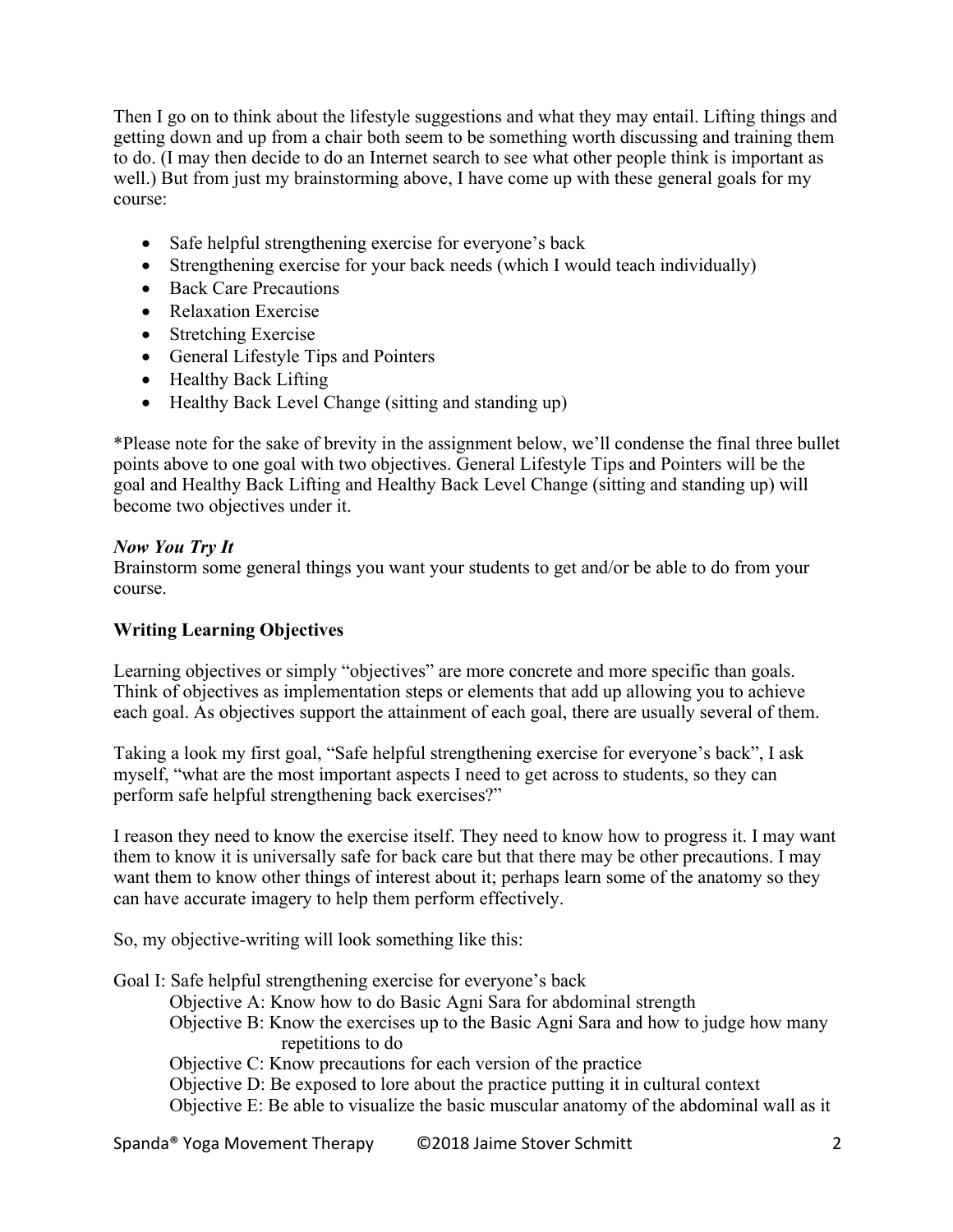#### activates in the practice

#### *Now You Try It*

Choose one of your course goals. Think about things within that goal that will help your students be able to attain that goal. List them.

#### **Writing Methods or Learning Activities**

Methods or learning activities are the things you will teach such as the actual yoga practices. These activities can also be experiences you give your students. For example, you may ask them to look at simple schemata of the abdominal muscles while feeling them contract. If you are teaching a *bona fide* course, you may give them homework or ask them to practice or explore something on their own that you discuss in the next class. As you teach, you may design further activities that arise out of what you and your students have done, or questions they may have (like this worksheet.  $\odot$ )

If I continue with choosing the first example above, I have:

Goal I: Safe helpful strengthening exercise for everyone's back Objective A: Know how to do Basic Agni Sara for abdominal strength

To meet Objective A, my methods could be:

Method 1: Teach Aswini Mudra Method 2: Teach A & P Method 3: Teach Mula Bandha Method 4: Teach Basic Agni Sara which is Mula Bandha with A & P

And to give a further example, let's take Objective B: Know the exercises up to the Basic Agni Sara and how to judge how many repetitions to do.

Reading this, you might comment, "Jaime, you covered all of these already in Objective A." You are correct. Sometimes the methods you use will overlap. So to meet Objective B., some of my work is already done. But since I want them as well to be able to know how to do the exercises (on their own and not to just follow in class) and also judge the number or repetitions, I continue on like this:

Objective B: Know the exercises up to the Basic Agni Sara and how to judge how many repetitions to do

Method 1: Ask individual students to demonstrate and talk the class through each one of the Agni Sara progression exercises (I'll help them review and can do this more than once!)

Method 2: Advise them to begin with 5-10 repetitions and tune in to how their abdominals feel the next day. Ask them to adjust and see. (It's a circle  $\odot$  )

The work thus far outlined would not all be done in one class. I may repeat and review as I notice how things are going with the students. What I am creating in this course outline is my overview of all the things I want to get across to my students. It's what I want them to take away either as information or as something they can do, something they have been exposed to or experienced.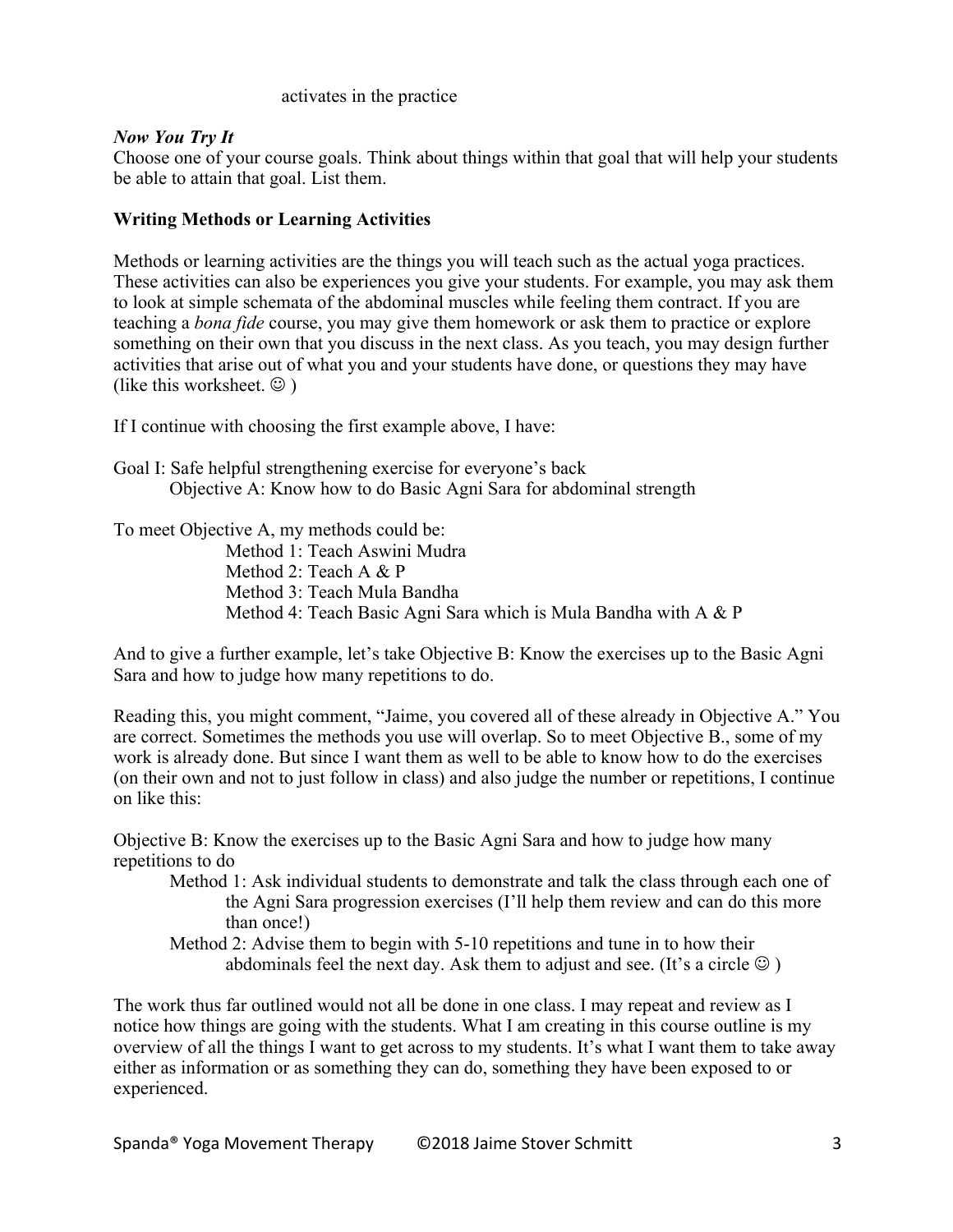# *Now You Try It*

Choose one of your objectives. Think about things you will do in class or assign as homework that will help students obtain that objective. List them.

#### **Assessment**

Assessment is how you, as the teacher, know how well students have learned what you've taught. In formal education this usual takes the form of tests of some sort - written or verbal evaluation of knowledge, skills or practice. In an informal setting you may assess students more casually. You may invite them to verbally share how practices you've taught have helped. Or you may give class time to write 1-2 sentence answers to a few written questions. Sometimes indicating a lessening of pain using a simple scale of 1-5 can be enough.

#### *Now You Try It*

Choose one of your goals, objectives or methods. In one or two sentences describe how you will assess or check in on whether your students have "gotten" what you were teaching.

### **Writing the Course Description**

Once you spell out your course outline, it becomes easy to write a course description based on the title, subheading and goals. For instance, from the list of goals for "Back Care: Exercises and Lifestyle Solutions to Care for your Back:

- Safe helpful strengthening exercise for everyone's back
- Strengthening exercise for your back needs (which I would teach individually)
- Back Care Precautions
- Relaxation Exercise
- Stretching Exercise
- General Lifestyle Tips and Pointers
- Healthy Back Lifting
- Healthy Back Level Change (sitting and standing up),

we can write:

Course Description: *In this course you will learn safe strengthening exercises to support your back, back care precautions for your condition, helpful relaxation and back stretching exercises along with lifestyle tips and pointers. Focus will also be on correct lifting as well as pain-free sitting and standing.*

# **COURSE PLANNING ASSIGNMENT**

**The Assignment:** Using the Course Outline example below, design a course. Include:

1. The course title.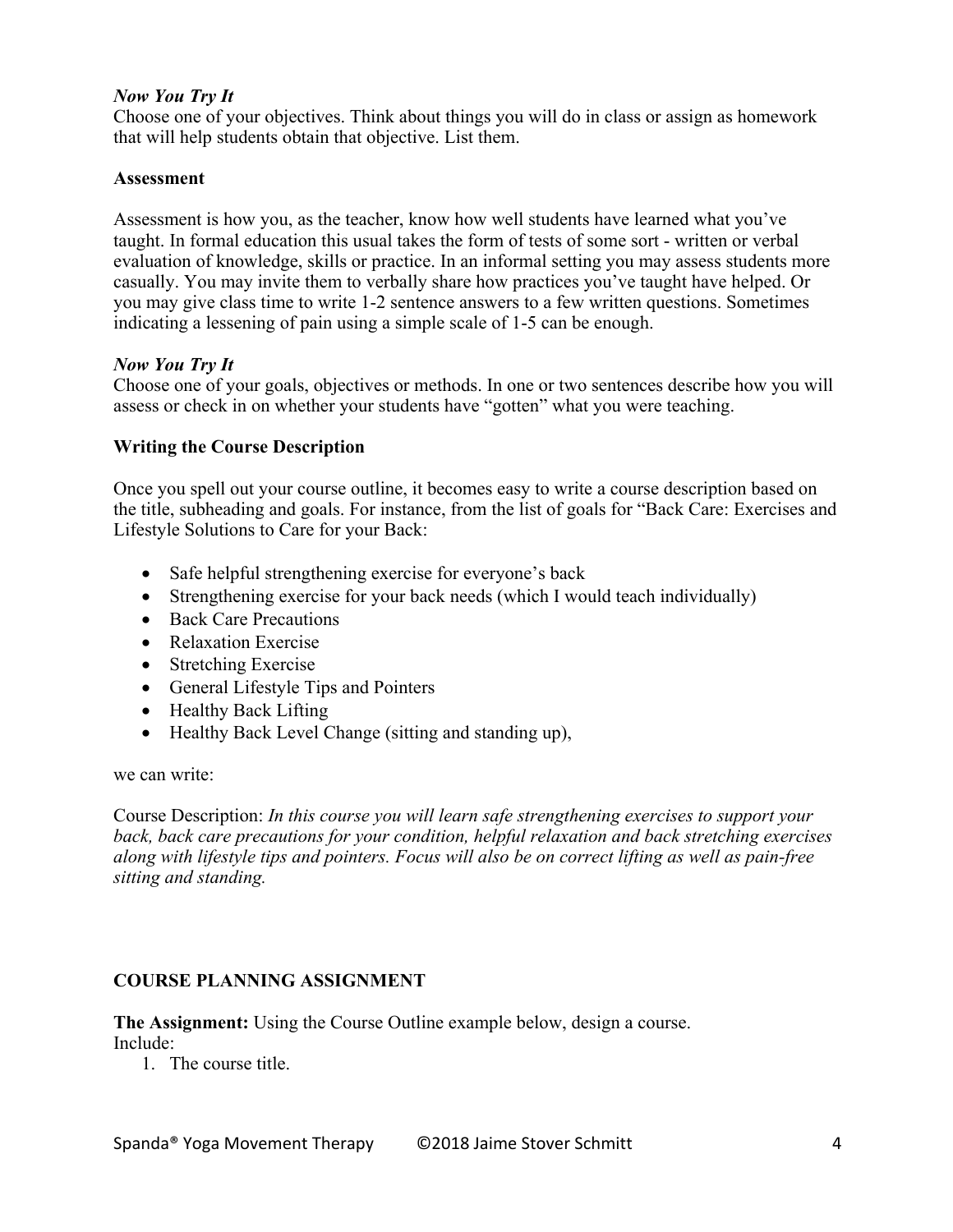- 2. Logistics: length, hours per week, format, student limit, props or supplied needed, what students need to bring, any restrictions (age, fitness level, women only, etc.), any other details (ex. estimated cost, proposed location, etc.)
- 3. The course outline. For the outline:
	- Include at least 3 goals
	- Write objectives for each goal (2 minimum)
	- Write Methods/Learning experiences for each objective (2 minimum)
- 4. Using your title and outline, compose a course description
- 5. Give one assessment sample.

This assignment is due December 15, 2018. Feel free to schedule a call with Dr. Schmitt and/or send (email) your work for comment at any point prior to this deadline.  $\odot$  Use one another, go over each other's work and comment. Do Zoom or Skype calls.

# **Helpful Hints**

Use the Outline Template as a guide. I've included two templates below. One has the examples above filled in to get you started. You might choose this one if you are working to figure out how to go about organizing your thinking in this type of format. The second template is simply the outline. Use it if you prefer to make up a therapeutically-oriented course for a purpose of your own choosing, or for the back care title we did not pursue above.

Once you complete your outlines, please write a course description based on your goals. Add a timeframe, estimated cost and location along with any other details you like. Note any restrictions to entry, such as this course is open to everyone, or this course requires some past yoga experience. For instance, "This course meets for 2 hours one time a week for six weeks and is open to everyone with a doctor's note if having had a back injury within the past six months."

Write one Assessment. Depending on the course you design your assessment may be a simple scale with one or more questions for students, or more complex. For a more extensive course design you will have several assessments. For our purposes, only include one.

# **Example of Outline Form and Outline "Template"**

Course Title: Back Care: Exercises and Lifestyle Solutions for Caring for your Back

Course Time Frame: Meets two hours over 6 weeks

Course Description: In this course you will learn safe strengthening exercises to support your back, back care precautions for your condition, helpful relaxation and back stretching exercises along with lifestyle tips and pointers. Focus will also be on correct lifting as well as pain-free sitting and standing.

| Ι. | Goal One: Safe helpful strengthening exercise for everyone's back              |
|----|--------------------------------------------------------------------------------|
|    | Objective A: Know how to do Basic Agni Sara for abdominal strength             |
|    | Method 1: Teach Aswini Mudra                                                   |
|    | Method 2: Teach A $\&$ P                                                       |
|    | Method 3: Teach Mula Bandha                                                    |
|    | Method 4: Teach Basic Agni Sara which is Mula Bandha with A & P                |
|    | Objective B: Know the exercises up to the Basic Agni Sara and how to judge how |
|    | many repetitions to do                                                         |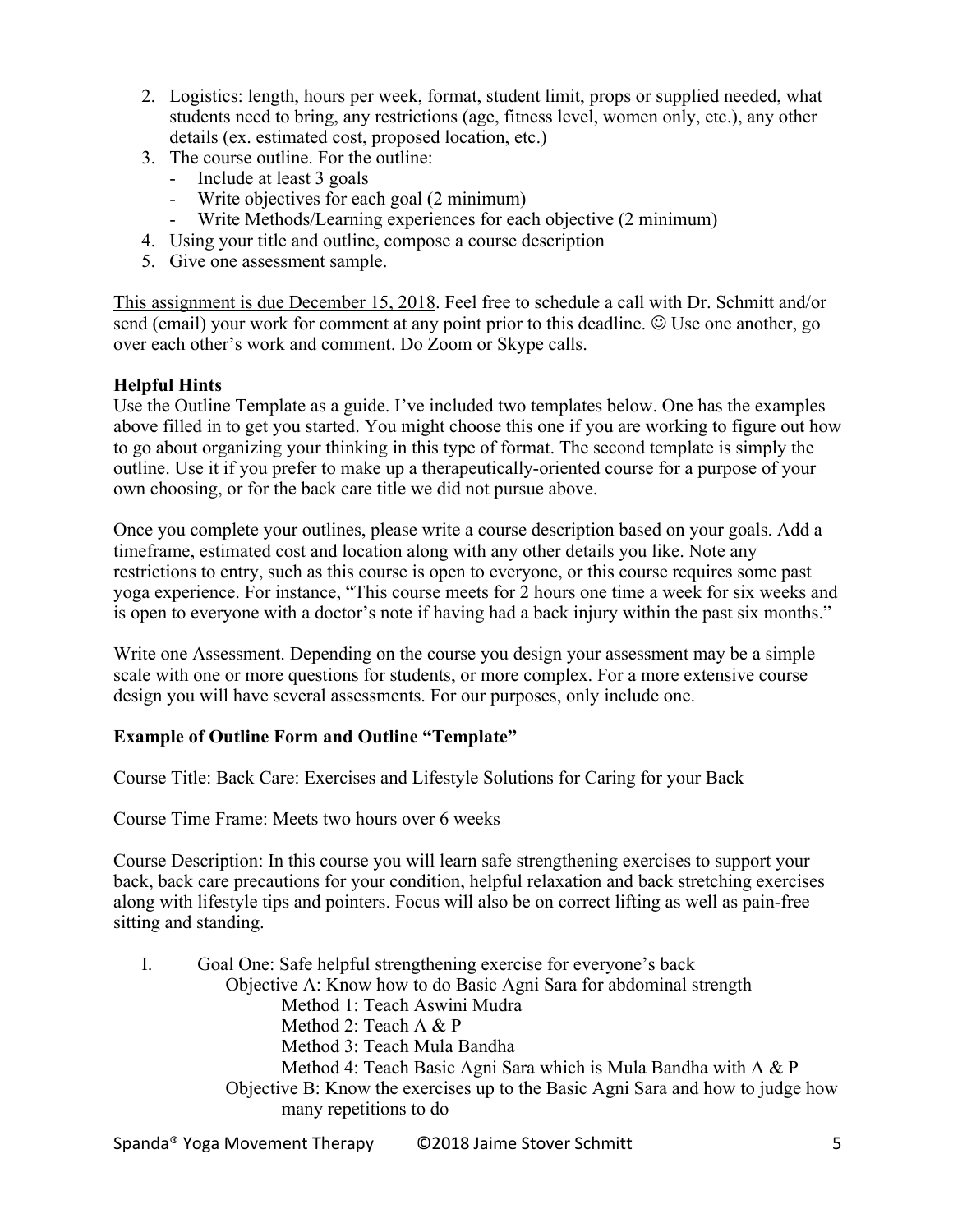Method 1: Ask individual students to demonstrate and talk the class through each one of the Agni Sara progression exercises Method 2: Advise them to begin with 5-10 repetitions and tune in to how their abdominals feel the next day.

Objective C: Know the precautions of all the practices

Objective D: Share lore or stories about the practice, things of interest

Objective E: Be able to visualize the basic muscular anatomy of abdominal wall

### II. Goal Two: Strengthening exercise for your back needs (which I would teach individually)

- Objective A. Method 1: Method 2: Method 3: Objective B. Method 1: Method 2: Method 3: Method 4:
- III. Goal Three: Back Care Precautions
- IV. Goal Four: Relaxation Exercise
- V. Goal Five: Stretching Exercise
- VI. Goal Six: General Lifestyle Tips and Pointer Objective A: Healthy Back Lifting Objective B: Healthy Back Level Change (sitting and standing up)

#### **Blank Outline Template for Course Design**

The outline below has varying numbers of Objectives and Methods shown. You may, of course, fill in any number of Objectives or Methods for each goal.

Course Title: Course Time Frame:

Course Description:

#### Goal I.

Objective A. Method 1: Method 2: Method 3: Method 4: Method 5: Objective B. Method 1: Method 2: Method 3: Objective C. Method 1:

Spanda® Yoga Movement Therapy ©2018 Jaime Stover Schmitt 6